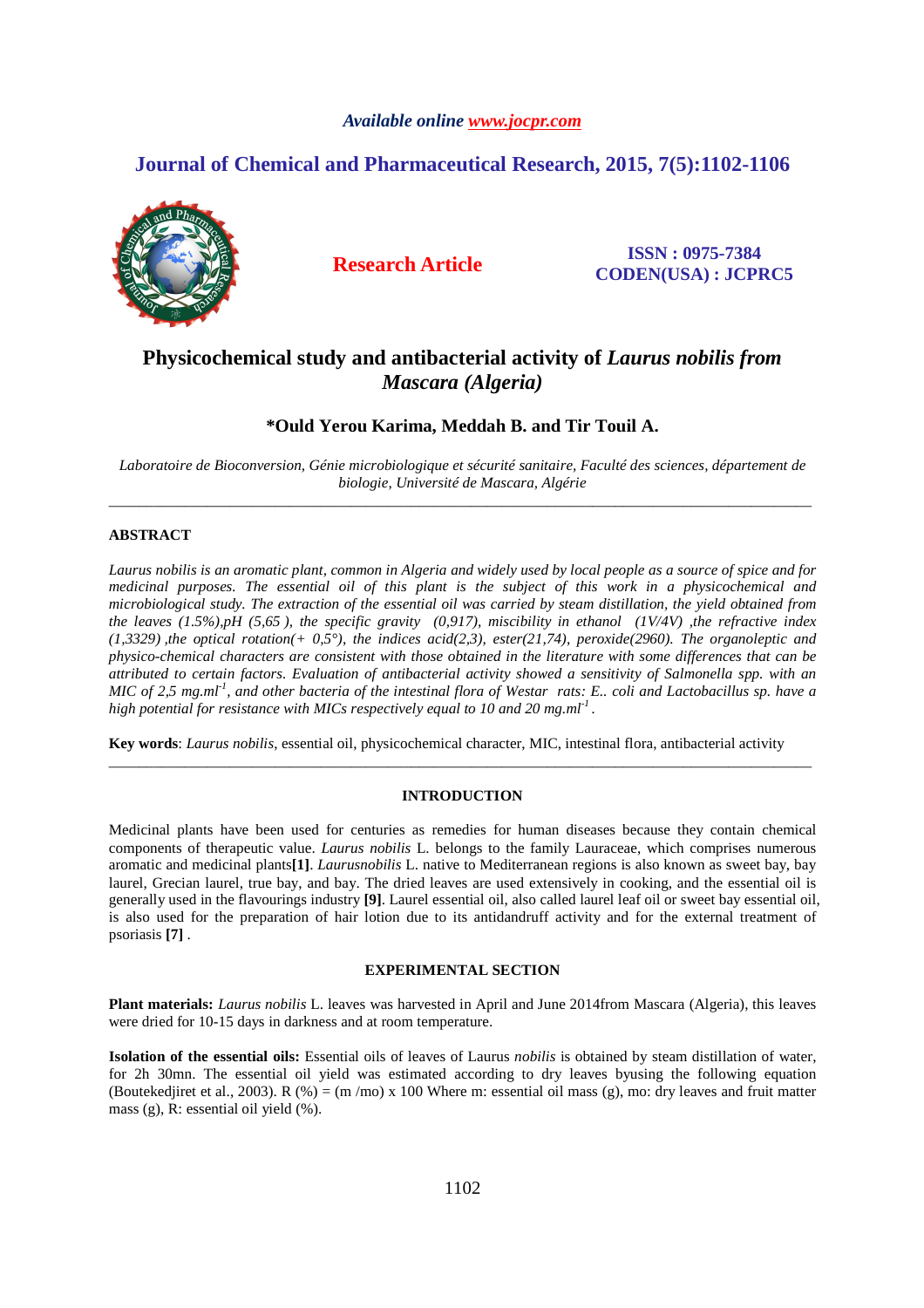**The physicochemical indices of essential oils 1. Chemical characteristics** 

# **1.1. Acid indices (AI)**

The acid expresses the number of milligrams of potassium hydroxide (KOH) required to neutralize the free acids contained in one gram of essential oil. It weighs 2 grams of essential oil, and is introduced into a glass flask. 5 ml of 95% ethanol and 5 drops of phenolphthalein (PP) at 0.2%. Neutralized by adding a0020urette through the ethanol solution of KOH (0.1 mol / l) until a pink color. We denote the volume of the ethanolic solution of KOH added. The calculation of AI is given by the formula:  $AI = 5.61 \text{ xV} / M$ 

*\_\_\_\_\_\_\_\_\_\_\_\_\_\_\_\_\_\_\_\_\_\_\_\_\_\_\_\_\_\_\_\_\_\_\_\_\_\_\_\_\_\_\_\_\_\_\_\_\_\_\_\_\_\_\_\_\_\_\_\_\_\_\_\_\_\_\_\_\_\_\_\_\_\_\_\_\_\_*

**5.61:** Corresponds to 0.1 mol / L KOH

**M:** mass in grams of the essential oil

**V:** Volume in milliliters of ethanol solution of KOH (0.1 mol / 1) used for titration.

#### **1. 2. Ester indices (IE):**

The ester value is the number of milligrams of KOH needed to neutralize the free acids by hydrolysis of esters contained in one gram of essential oil.

It weighs 2 grams of essential oil, and is introduced into a glass flask. Was added through a burette 25ml of ethanol solution of KOH (0.5 mol / l). It adapts the condenser and placed the ball on the heating mantle and allowed to heat for one hour. Allowed to cool then add20ml of distilled water and 5 drops of 0.2% PP. Finally, as the excess of KOH solution with hydrochloric acid 0.5 mol / l. alongside the operation cited, it makes a blank under the same conditions and with the same reagents. The calculation of EI is given by the formula:

# $IE = (28.05 \times (V0-V1) / M) - IA$

**28.05 g / l**: corresponding to 0.5 mol / L KOH.

**M:** mass in grams of the test.

**V0:** Volume in cl ml solution (0.5 mol / l) used for the blank.

**V1:** volume in ml of the solution cl (0.5 mol / l) used to determine the IE of the essential oil.

### **1.3. Peroxide indices (PI):**

The peroxide is the number of micrograms of active peroxide content in one gram of products and oxidizing potassium iodide to release iodine under the conditions of the method described. Weigh 1g of the oil in a microwave tube you put in an Erlenmeyer flask, add 10 ml of chloroform and shake. Add 15 ml of acetic acid CHCOOH, then 1 ml of saturated aqueous KI, stopper immediately, shake the bottle and leave for 5 min in the dark. 75 ml of distilled water. Titrate carefully in the presence of starch, iodine released with Na2S2O3 solution (0.01 N) until complete discoloration of the solution.

The calculation of PI is given by the formula:  $IP = 8000 V/m$ .

**m:** is the mass of the test.

**V**: is the volume of N/100 thiosulphate solution.

Their antibacterial activity was studied in vitro on tree bacterial Strains The bacterial strains tested were found to be sensitive to essential oils studied and showed a very effective bactericidal activity with minimum inhibitory concentrations (MIC) ranging from 0.01 to 1 mg/ml. *Laurus nobilis*. L. is a tree and has been used for its astringent, healing and diuretic properties.

#### **Antibacterial Activity**

**Bacterial strains** *Salmonella*, *Escherichia coli et Lactobacillus*, tested were isolate respectively from waste water , colon and ileum of *Rattus norvegicus*, these three bacterial strains are purified; Identified and stored in Bioconversion Laboratory of Microbial Engineering and Health Safety, Department of Biology, University of Mascara.

# **Disk diffusion method**

The antibacterial activity was tested using the disk diffusion method **[6].** Bacterial cultures were reactivated by sub culturingon nutrient agar and incubated for 24 h at 37°C. From these, pure cultures were prepared by releasing bacterial inoculum strains in physiological water. The homogeneous suspension was equivalent to 0.5 McFarland,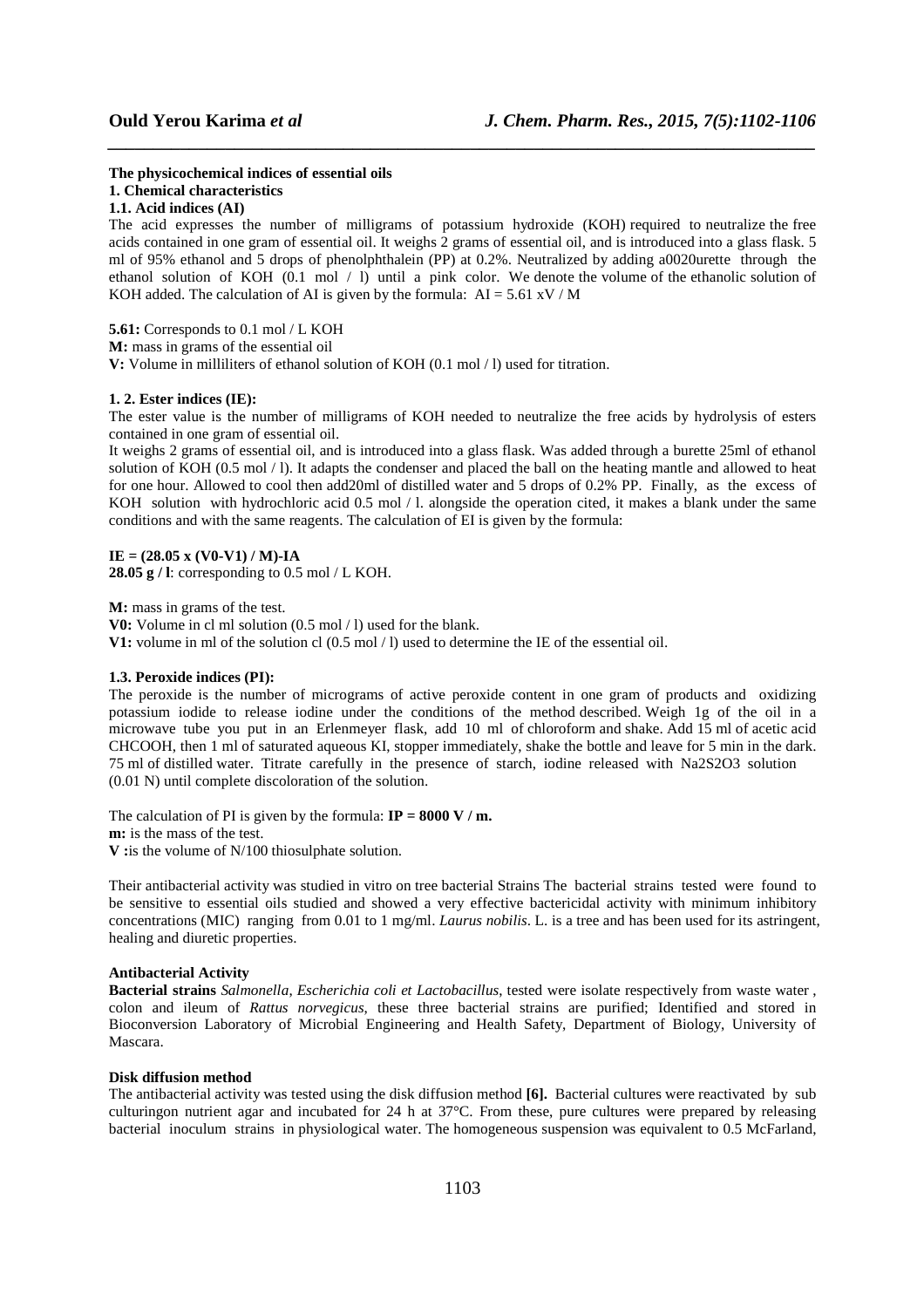so an OD of 0.08 to 0.10 was read at 625 nm. Each essential oil was used at different concentrations: pure oil, diluted oil in DMSO (Dimethyl sulfoxide) to ratio 1/2, 1/4 and 1/8.Discs of 6 mm in diameter, previously sterilized, were used. 10 µl of essential oils was put on each disc and placed on agar. A witness disc (soaked in DMSO) was incubated under the same conditions to ensure that DMSO was devoid of antibacterial activity. After incubation for 24 h in an oven at 37°C, reading was done. The effect of essential oils on bacteria was estimated by the appearance of clear zones around the discs. The diameter of the halo of growth inhibition was measured and expressed in mm (including the diameter of the disc of 6 mm).

*\_\_\_\_\_\_\_\_\_\_\_\_\_\_\_\_\_\_\_\_\_\_\_\_\_\_\_\_\_\_\_\_\_\_\_\_\_\_\_\_\_\_\_\_\_\_\_\_\_\_\_\_\_\_\_\_\_\_\_\_\_\_\_\_\_\_\_\_\_\_\_\_\_\_\_\_\_\_*

# **Determination of minimum inhibitory concentration (MIC)**

The minimum inhibitory concentration (MIC) is the smallest concentration of essential oil, in which no growth is visible compared to the control without extract. It was evaluated on twelve tested strains by disc diffusion test. We used the dilution method on solid medium (incorporation) **[2]** and **[14].** Serial dilutions of essential oils were performed with DMSO for 2 h. Each dilution was incorporated into Mueller-Hinton medium, maintained, super cooled and poured into Petri dishes. The concentrations (in percent), of essential oils used are respectively: 1, 0.5, 0.25, 0.01, 0.125, 0.06 and 0.03. Witness discs containing culture medium and only DMSO were also prepared. Seeding was done as a deposit of bacterial suspension. After incubation at 35°C for six days, the growth was compared to the control.

## **RESULTS AND DISCUSSION**

#### **Organoleptic properties of essential oils extracted:**

- **Color:** Reddish yellow
- **Odor:** Aromatic, pungent
- **Taste:** Very spicy

• The yield of essential oil of *Laurus nobilis* is 1.5%. This result is similar than that given by**[8]** but greater than that given by **[12]** (0, 95 %) and **[15]** (1, 3%).

The quality of essential oils depends on many causes, including the process for obtaining the state of maturation and storage of the substance, its origin.

• The results of the physico-chemical analysis obtained are summarized in the following table

| <b>Property</b> |                                                   | Values             | Values of référence              | Référence |
|-----------------|---------------------------------------------------|--------------------|----------------------------------|-----------|
|                 | pН                                                | 5.65               | $5.0$ à $6.0$                    | [10]      |
|                 |                                                   | 0.917              | $0.915$ à $0.93$                 | [10]      |
|                 | <b>Density</b>                                    |                    | 0,91 à 0,944                     | $[11]$    |
| <b>Physical</b> | <b>Miscibility with ethanol</b>                   | 1V(HE)/4V(Ethanol) | 1V(HE) / 0.5V(Ethanol)           | [5]       |
|                 | characteristics Refractive index at 20 $^{\circ}$ | 1,3329             | 1,472                            | [10]      |
|                 |                                                   |                    | 0,46 à 1,477                     | $[11]$    |
|                 |                                                   | $+0.5^{\circ}$     | $-10^{\circ}$ à $+0.929^{\circ}$ | $[13]$    |
|                 | <b>Rotatory power</b>                             |                    | $-19^\circ$ à $-10^\circ$        | [10]      |
|                 | Acid Indice                                       | 2,3                | 2,25                             | $[11]$    |
| <b>Chemical</b> | <b>Ester Indice</b>                               | 21,74              | 22,44                            | [11]      |
|                 | <b>Characteristics Peroxyde Indice</b>            | 2960               | 9600                             | [5]       |

#### **Table 1. The physicochemical indices of essential oil extracted from** *Laurus nobilis*

The value of the density of our essential oil is 0.917. Referring to the following table 2, we note that our oils complex**.** 

|                   | v.                      |                                        |                                                                                            |
|-------------------|-------------------------|----------------------------------------|--------------------------------------------------------------------------------------------|
| oi ls<br>Essentia | rich.<br>terpenes<br>1n | composition<br>Have<br>complex<br>-я о | 1.01<br>Products<br>-sti<br>sulfides.<br>nitrites<br>the aromatic<br>Il contain<br>series. |

The organoleptic and physico-chemical characters are consistent with those obtained in the literature with some differences that can be attributed to certain factors.

#### **Antibacterial study**

Results obtained in the antibacterial study of the essential oils of Laurus nobilis , are shown on Table 3;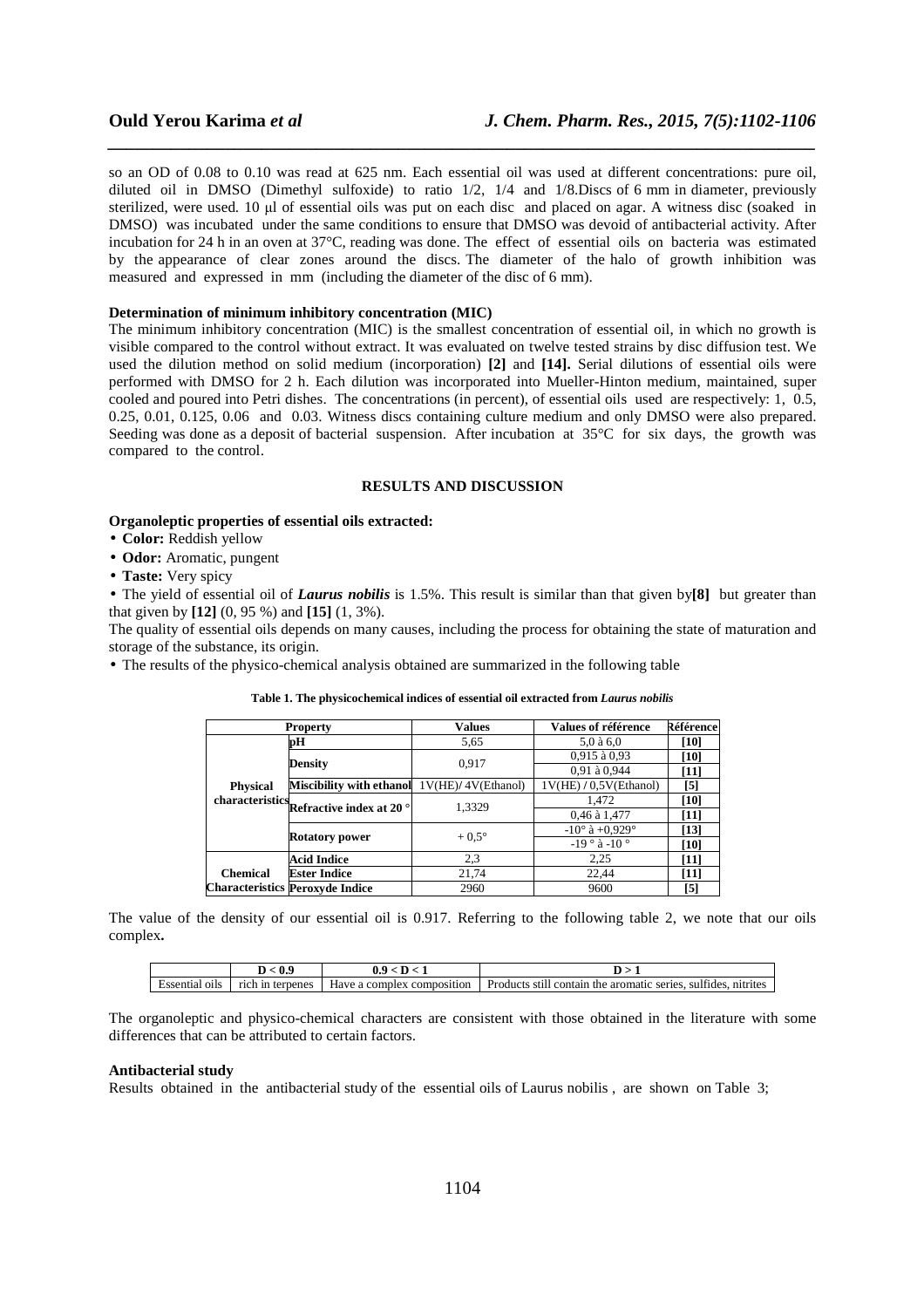| <b>Essential oils</b>                     | Salmonella spp. | $Escherichia coli$   Lactobacillus sp. |
|-------------------------------------------|-----------------|----------------------------------------|
| Disc diffusion assay (inhibition zone mm) | $23$ mm         |                                        |
| MIC(mg/ml)                                |                 |                                        |



*\_\_\_\_\_\_\_\_\_\_\_\_\_\_\_\_\_\_\_\_\_\_\_\_\_\_\_\_\_\_\_\_\_\_\_\_\_\_\_\_\_\_\_\_\_\_\_\_\_\_\_\_\_\_\_\_\_\_\_\_\_\_\_\_\_\_\_\_\_\_\_\_\_\_\_\_\_\_*



**Photo 01 : zones d'inhibition exercées par la gentamicine sur les souches bactériennes testées.** 



**Photo 02 : Activité antibactérienne de l'HE évaluée par la méthode de diffusion par disque** 

1: HE/DMSO (10%, v/v) | 2: HE | 3: Eau sterile/DMSO (10%, v/v) | 4: ATB

 The essential oil of *Laurus nobilis* has demonstrated a strong activity on the Salmonella, the highest sensitivity was in the Salmonella sp. that has an inhibition diameter of 23mm (MIC of 2,5 mg.ml), other bacteria of the intestinal flora of Westar rats: *E.*. *coli* and *Lactobacillus sp.* have a high potential for resistance with MICs respectively equal to 10 and 20 mg.ml<sup>-1</sup>.

### **CONCLUSION**

The quality control of our essential oils with the physicochemical characteristics helped to highlight the quality of these oils have a complex composition, high acidity and physicochemical indices comparable to those obtained in the literature. Evaluation of antibacterial activity showed a sensitivity of *Salmonella spp.* with an MIC of 2,5 mg.ml-1, and other bacteria of the intestinal flora of Westar rats: *E.*. *coli* and *Lactobacillus sp.* have a high potential for resistance with MICs respectively equal to 10 and 20 mg.ml<sup>-1</sup>.

# **RÉFÉRENCES**

[1] Barla A., TopçuG.,OksuzS.,TumenG.,Kingston D.G.I ., **2007** : *Food chemistry ,104:1484-1487.* 

[2] Billerbeck VG, Roques C, Vaniére P, Marquier P ,**2002** : Activité antibactérienne et antifongique des produits à base d'huiles essentielles. Hygiénes X\_ n°3:248-251

[3] Boutekedjiret, C., F. Bentahar, R. Belabbes and J.M. Bessiere ,**2003**.: *Frag. J*., 18, 481-484